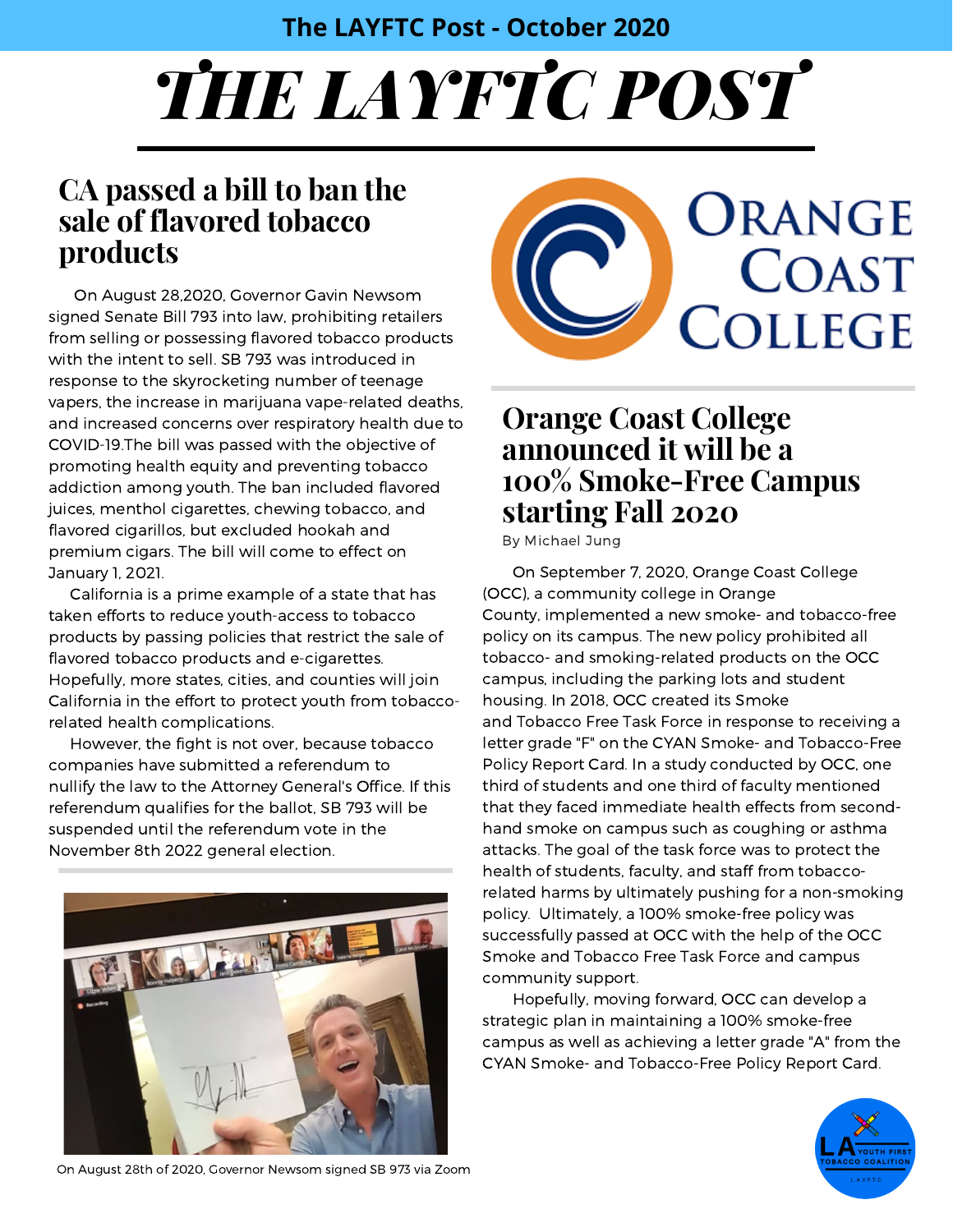**The LAYFTC Post - October 2020**

## Member Highlight: Song Yi Baik



### Resources and Articles

[Indentifying](https://tobaccofreeca.com/e-cigarettes/identify-which-products-teens-are-vaping/) Which Products Teens are Vaping

Adopting [Tobacco-Free](https://publichealthlawcenter.org/sites/default/files/resources/adopting-tobacco-free-campus-policies-2016.pdf) Policies on Campuses

How to Stay [Smoke-Free](https://www.cdc.gov/tobacco/campaign/tips/quit-smoking/guide/staying-smokefree.html)

How to [Support](https://smokefree.gov/help-others-quit/loved-ones/how-to-support-your-quitter) Your Quitter

Hi, my name is Song Yi Baik. I am looking forward to working with LAYFTC to make a better community for our future. I think being part of LAYFTC is a great opportunity to learn about the importance of drug prevention for teens. I believe we can make changes in LA by spreading awareness and bringing action to flavored tobacco products targeting youths.